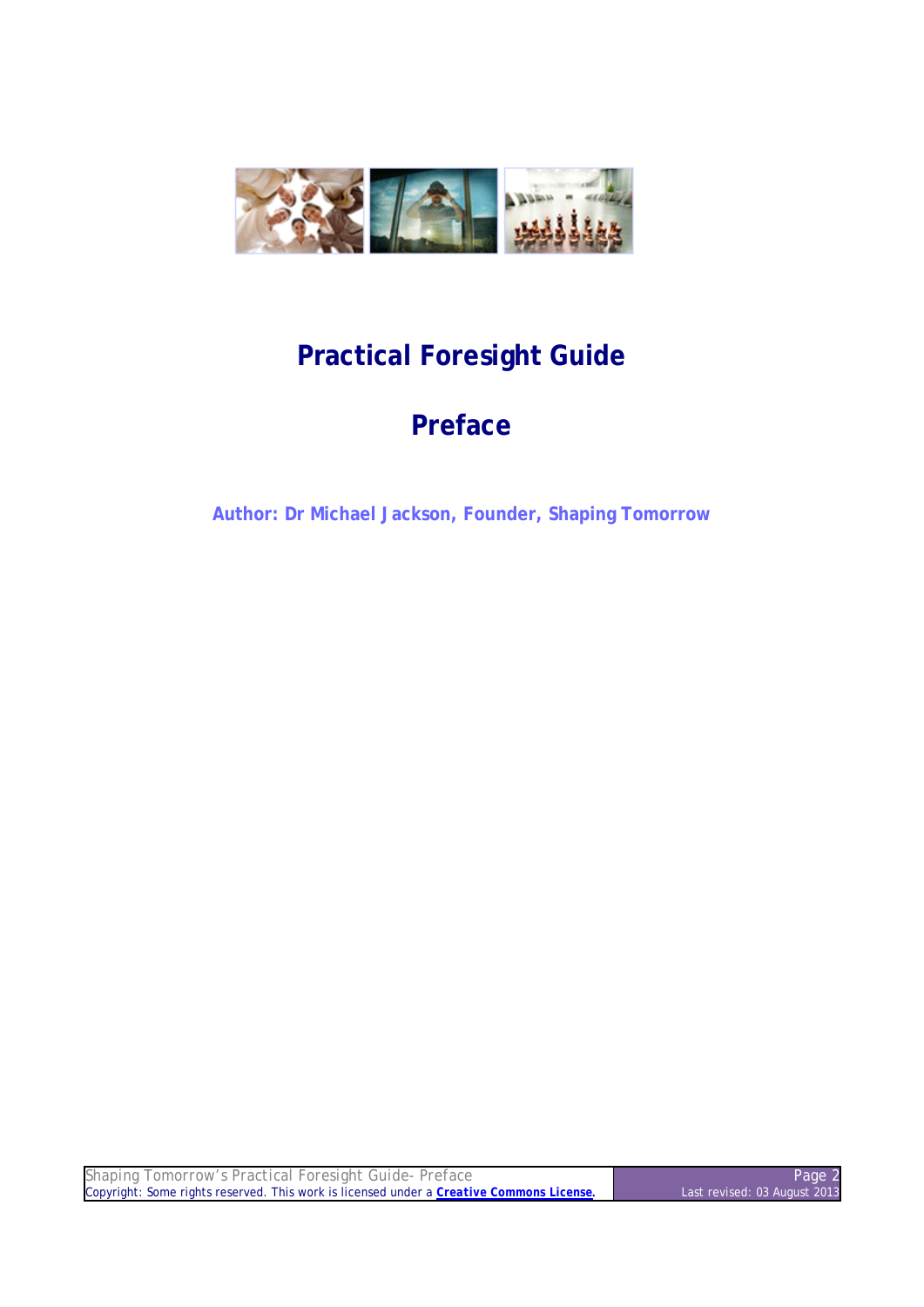## **Preface**

In recent years there has been a growing interest in collective strategic foresight under increasing uncertainty both within organizations and in literature on strategic thinking. But, framework systems to help organizations properly structure foresight activities to aid faster and better decisionmaking and rapid increases in performance are sadly lacking.





and future-interested people with the concepts and practical approaches to develop systematic, collaborative foresight capabilities with limited external help and at low cost:

- The theory behind and benefits to be gained from adopting practical foresight.
- Practical guidance on how to accomplish specific foresight tasks.
- Information and examples of best and next practice.
- Advice on designing strategic foresight projects and programs.
- A reference guide.
- A refresher and reminder of ways to approach different issues.
- The ingredients to achieve successful outcomes and observable improvements.
- The potential to create "disruptive" innovation.
- Bulleted check-lists to remind, provoke, and ensure completeness.

The handbook has been designed in eleven sequential chapters, for ease of reference:

### Foresight, Questioning, Methods, Scanning, Planning, Acting, Networking, Changing, Your future, Reading, **Glossary**

The handbook is a stop on the journey to the future; not a destination. As such it suggests a provisional general framework of research and analysis that clearly defines how all strategic foresight activities can be carried out by any organization willing to invest in better ensuring its future survival and success.

The handbook is intended to provide ideas on how to think about, anticipate and adapt to the future, but is not a book to determine specific questions about what is on the horizon or the suggested best response; that's your job!

### **Who is it for?**

This handbook is for people who are:

- Charged with designing and running foresight programs and projects.
- Engaged in change management.
- Seeking to inspire, engage, and enable other collaborators interested in knowing answers to how the future may turn out.